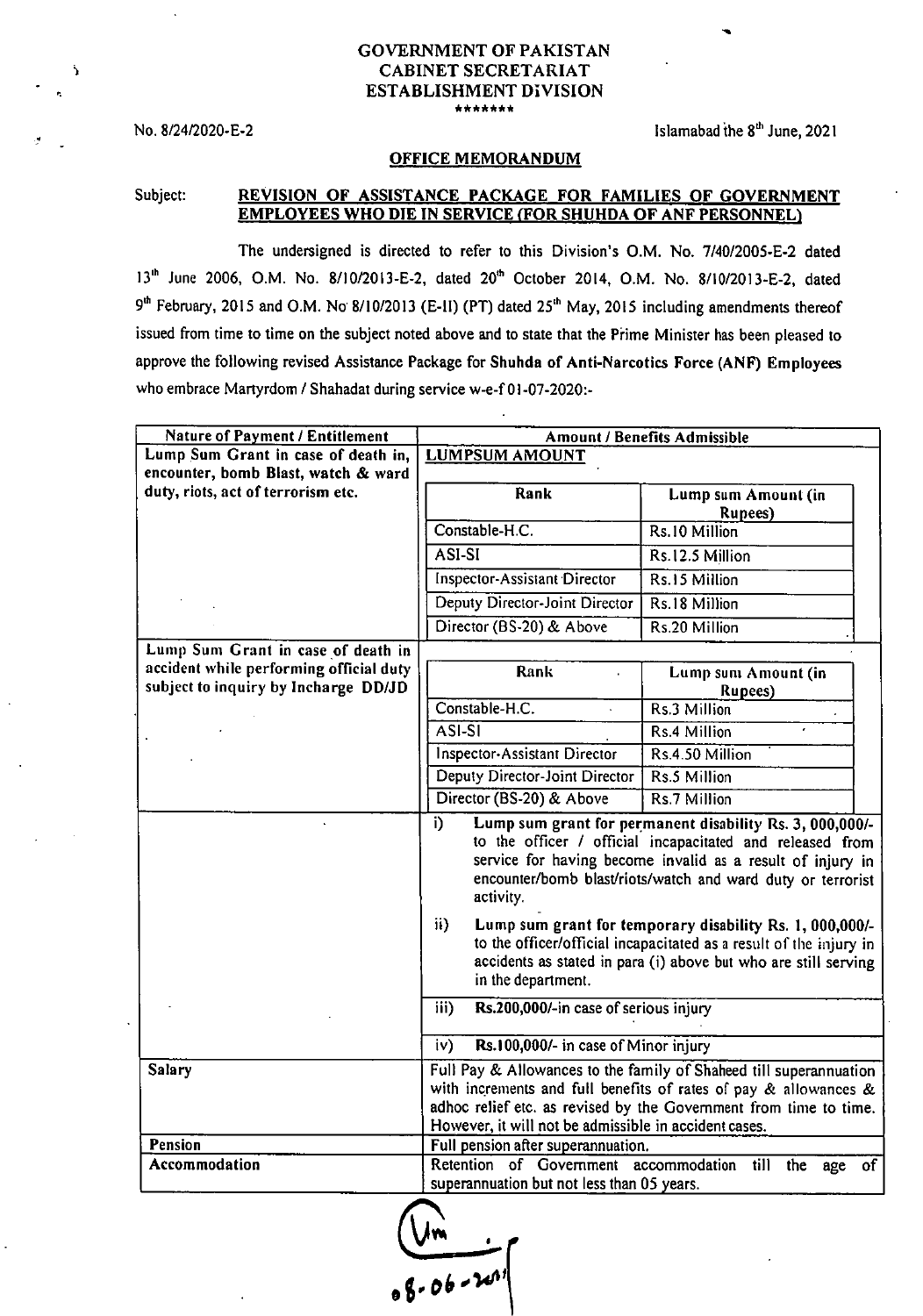-2-

 $\frac{1}{2} \frac{1}{2} \frac{1}{2} \frac{1}{2}$ 

i<br>S

 $\label{eq:2} \frac{1}{\sqrt{2}}\frac{1}{\sqrt{2}}\frac{1}{\sqrt{2}}\frac{1}{\sqrt{2}}\frac{1}{\sqrt{2}}\frac{1}{\sqrt{2}}\frac{1}{\sqrt{2}}\frac{1}{\sqrt{2}}\frac{1}{\sqrt{2}}\frac{1}{\sqrt{2}}\frac{1}{\sqrt{2}}\frac{1}{\sqrt{2}}\frac{1}{\sqrt{2}}\frac{1}{\sqrt{2}}\frac{1}{\sqrt{2}}\frac{1}{\sqrt{2}}\frac{1}{\sqrt{2}}\frac{1}{\sqrt{2}}\frac{1}{\sqrt{2}}\frac{1}{\sqrt{2}}\frac{1}{\sqrt{2}}\frac{$ 

 $\frac{1}{\sqrt{2}}$ 

 $\frac{d}{dt} \left( \frac{d\theta}{dt} \right) = \frac{d\theta}{dt}$ 

 $\sim 10$ 

| Funding for purchase of House                                            | Rank                                                                                                                                                                                                                                 | Minimum                                      | <b>Price of House</b>          |  |  |  |  |
|--------------------------------------------------------------------------|--------------------------------------------------------------------------------------------------------------------------------------------------------------------------------------------------------------------------------------|----------------------------------------------|--------------------------------|--|--|--|--|
|                                                                          |                                                                                                                                                                                                                                      | Area of House                                | (in PKR)                       |  |  |  |  |
|                                                                          | Constable-H.C.                                                                                                                                                                                                                       | 5 Marla                                      | 13.5 Million                   |  |  |  |  |
|                                                                          | ASI-SI                                                                                                                                                                                                                               | 7 Marla                                      | 17.5 Million                   |  |  |  |  |
|                                                                          | Inspector-Assistant<br>Director                                                                                                                                                                                                      | 10 Marla                                     | 25 Million                     |  |  |  |  |
|                                                                          | Deputy Director-Joint<br>Director                                                                                                                                                                                                    | 12 Marla                                     | 30 Million                     |  |  |  |  |
|                                                                          | Director (BS-20) & Above                                                                                                                                                                                                             | 20 Marla                                     | 50 Million                     |  |  |  |  |
| <b>Provision of Transport</b>                                            | The families of Shaheed ANF officer from the rank of D.D. and<br>above will be provided a car (1300cc /Toyota Corolla) or equivalent<br>amount whereas for Inspector & AD, a car (1000cc) or equivalent<br>amount shall be provided. |                                              |                                |  |  |  |  |
| Maintenance / Transport Allowance                                        |                                                                                                                                                                                                                                      |                                              |                                |  |  |  |  |
|                                                                          | Rank                                                                                                                                                                                                                                 |                                              | Lump sum Amount<br>(in Rupees) |  |  |  |  |
|                                                                          | Constable-H.C.                                                                                                                                                                                                                       |                                              | 20,000/-                       |  |  |  |  |
|                                                                          | ASI-SI                                                                                                                                                                                                                               |                                              | 35,000/-                       |  |  |  |  |
|                                                                          | Inspector-Assistant Director                                                                                                                                                                                                         | $50,000/-$                                   |                                |  |  |  |  |
|                                                                          |                                                                                                                                                                                                                                      | Deputy Director-Joint Director<br>$75,000/-$ |                                |  |  |  |  |
|                                                                          | Director (BS-20) & Above                                                                                                                                                                                                             |                                              | 100,000/-                      |  |  |  |  |
| Employment                                                               | Employment of next of kin shall be made on regular basis instead of<br>contract appointment.                                                                                                                                         |                                              |                                |  |  |  |  |
| <b>Education</b>                                                         | Free education to all the children for the deceased government                                                                                                                                                                       |                                              |                                |  |  |  |  |
|                                                                          | employees of ANF up to post-graduation and all expenses in this                                                                                                                                                                      |                                              |                                |  |  |  |  |
| <b>Marriage Grant</b>                                                    | context shall be borne by the Government.                                                                                                                                                                                            |                                              |                                |  |  |  |  |
|                                                                          | Marriage grant amounting to Rs. 8 lac on wedding of one daughter                                                                                                                                                                     |                                              |                                |  |  |  |  |
| <b>House Building Advance</b>                                            | may be granted to family of deceased employees of ANF.<br>In case of advance against salaries sanctioned by the AGPR or the                                                                                                          |                                              |                                |  |  |  |  |
|                                                                          | provincial AG Office, the unpaid balance to be waived.                                                                                                                                                                               |                                              |                                |  |  |  |  |
| Health                                                                   | Free Health facilities as per their entitlement during service.                                                                                                                                                                      |                                              |                                |  |  |  |  |
| <b>GP Fund</b>                                                           | Only Payable amount of GP Fund shall be paid to the deceased<br>family.                                                                                                                                                              |                                              |                                |  |  |  |  |
| <b>Special</b><br>Lump<br>Sum<br>Grant<br>from<br><b>Benevolent Fund</b> | A special lump sum grant from Benevolent Fund ranging from<br>Rs. 200,000 to Rs. 500,000                                                                                                                                             |                                              |                                |  |  |  |  |
|                                                                          | <b>BPS</b>                                                                                                                                                                                                                           | Amount                                       |                                |  |  |  |  |
|                                                                          | $1 - 10$                                                                                                                                                                                                                             | Rs. 200,000/-                                |                                |  |  |  |  |
|                                                                          | $11 - 16$                                                                                                                                                                                                                            | Rs. 300,000/-                                |                                |  |  |  |  |
|                                                                          | $17 - 19$                                                                                                                                                                                                                            | Rs. 400,000/-                                |                                |  |  |  |  |
|                                                                          |                                                                                                                                                                                                                                      |                                              |                                |  |  |  |  |
|                                                                          | 20 & above                                                                                                                                                                                                                           | Rs. 500,000/-                                |                                |  |  |  |  |
| <b>Monthly Benevolent Grant</b>                                          | S#                                                                                                                                                                                                                                   | Pay Slabs                                    | Grant                          |  |  |  |  |
|                                                                          | Minimum                                                                                                                                                                                                                              | Maximum                                      |                                |  |  |  |  |
|                                                                          | Up to<br>1.                                                                                                                                                                                                                          | 5,000                                        | 8,000                          |  |  |  |  |
|                                                                          | 2.<br>5,001                                                                                                                                                                                                                          | 5,500                                        | 8,300                          |  |  |  |  |
|                                                                          | 3.<br>5,501                                                                                                                                                                                                                          | 6,000                                        | 8,600                          |  |  |  |  |
|                                                                          | 6,001<br>4.                                                                                                                                                                                                                          | 6,500                                        | 8,900                          |  |  |  |  |
|                                                                          | 5.<br>6,501                                                                                                                                                                                                                          | 7,000                                        | 9,200                          |  |  |  |  |
|                                                                          | 6.<br>7,001                                                                                                                                                                                                                          | 7,500                                        | 9,500                          |  |  |  |  |
|                                                                          | 7.<br>7,501                                                                                                                                                                                                                          | 8,000                                        | 9,800                          |  |  |  |  |
|                                                                          | 8.<br>8,001                                                                                                                                                                                                                          | 8,500                                        | 10,100                         |  |  |  |  |
|                                                                          | 9.<br>8,501                                                                                                                                                                                                                          | 9,000                                        | 10,400                         |  |  |  |  |
|                                                                          | 10.<br>9,001                                                                                                                                                                                                                         | 9,500                                        | 10,700                         |  |  |  |  |
|                                                                          | 9,501<br>11.                                                                                                                                                                                                                         | 11,000                                       | 11,200                         |  |  |  |  |
|                                                                          | 12.<br>11,001                                                                                                                                                                                                                        | 13,000                                       | 11,800                         |  |  |  |  |
|                                                                          | 13.<br>13,001                                                                                                                                                                                                                        | 15,000                                       | 12,400                         |  |  |  |  |

 $\label{eq:2} \frac{1}{\sqrt{2}}\int_{0}^{\infty}\frac{1}{\sqrt{2\pi}}\left(\frac{1}{\sqrt{2}}\right)^{2}d\mu_{\rm{eff}}$ 

 $\frac{u}{g\cdot 66v^{2}}$